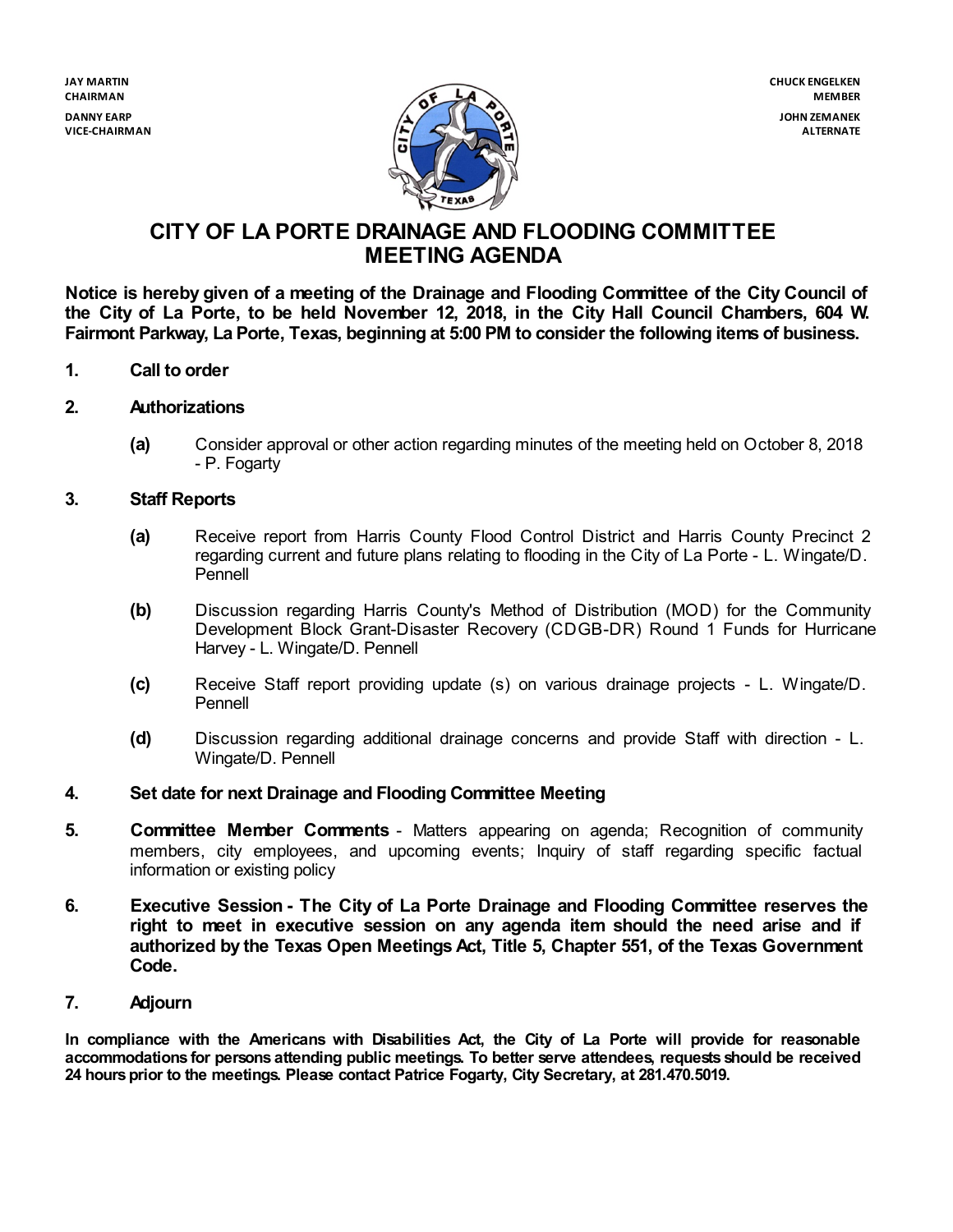**Councilmembers may attend in numbers constituting a quorum. This is a Drainage and Flooding Committee** Meeting at which there will be no deliberation or formal action taken by City Council as a governmental body.

# **CERTIFICATION**

I certify that a copy of the November 12, 2018 , agenda of items to be considered by the Drainage and Flooding Committee was placed on the City Hall Bulletin Board on November 6, 2018.

Patrice Fogarty, City Secretary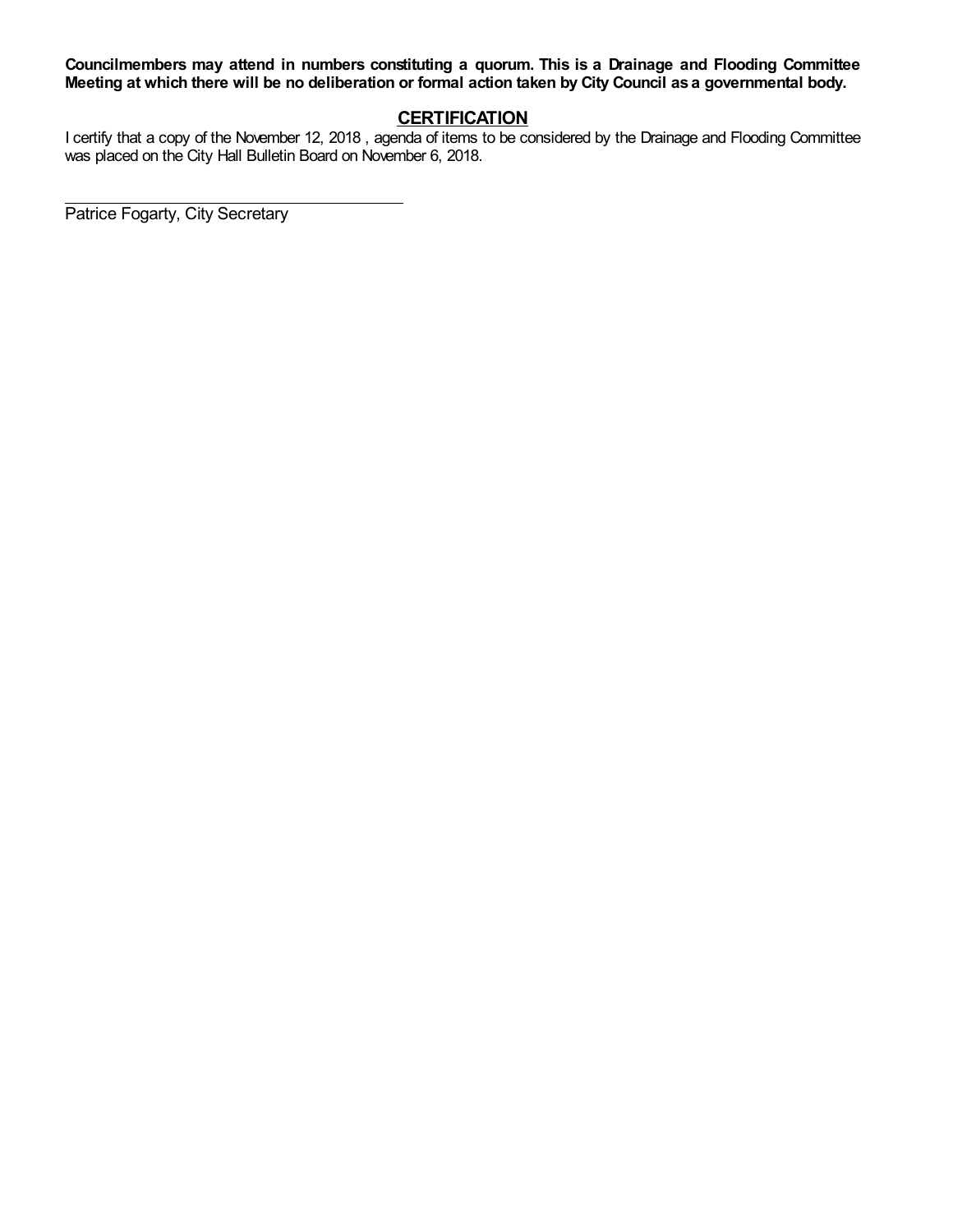Chairman





 Member  **JOHN ZEMANEK** Alternate Member

# **MINUTES OF DRAINAGE AND FLOODING COMMITTEE MEETING HELD OCTOBER 8, 2018**

The Drainage and Flooding Committee of the City of La Porte met on **Monday, October 8, 2018,** at the City Hall Council Chambers, 604 West Fairmont Parkway, La Porte, Texas, at **5:00 p.m**. to consider the following items of business:

## **1. Call to Order**

Chairman Jay Martin called the meeting to order at 5:00 p.m. The following members of the Drainage and Flooding Committee were present: Committee Members Danny Earp, Chuck Engelken and John Zemanek. Staff Present: Corby Alexander, Don Pennell, Lorenzo Wingate, and Patrice Fogarty.

## **2. Authorizations**

**(a)** Consider approval or other action regarding minutes of the Drainage and Flooding Committee Meeting held on September 10, 2018– P. Fogarty

Committee Member Engelken moved to approve the minutes of the Drainage and Flooding Committee Meeting held on September 10, 2018, as presented. Committee Member Earp seconded. **MOTION PASSED 4/0.**

## **3. Staff Reports**

**(a)** Receive report from Harris County Flood Control District and Harris County Precinct 2 regarding current and future plans relating to flooding in the City of La Porte – L. Wingate/D. Pennell

City Engineer Lorenzo Wingate provided a report on the Harris County Commissioners Court meeting held on September 25, 2018.

Committee Member Engelken commented that a number of residents in the Brookglenn subdivision completed forms for the potential buyout program and have not heard anything back from Harris County Flood Control District. In addition, Committee Member Engelken commented he is interesting in obtaining the list of addresses targeted for potential buyouts.

Jeremy Ratcliff with Harris County Flood Control District reported AECOM Technical Services, Inc., is the company for a flood mitigation analysis near the Brookglen Subdivision.

Committee Member Engelken advised Mr. Ratcliff that Klotz and Associates conducted an analysis and reported that Harris County Flood Control District were at fault with their previous decisions with the construction of Canada Road.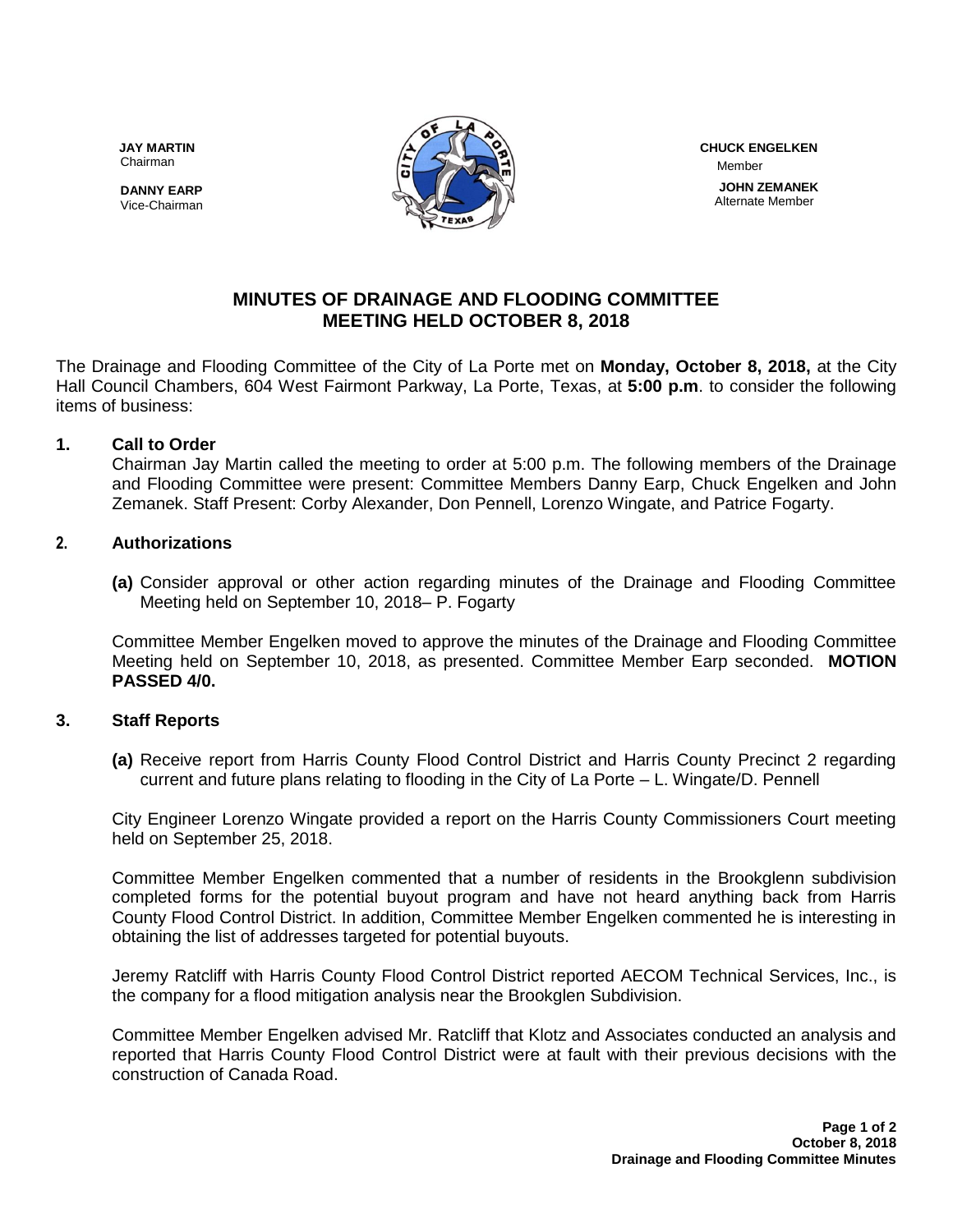Committee Member Zemanek requested any information available for buyout offers in the Braeswood in Houston.

**(b)** Receive report regarding Harris County's Method of Distribution (MOD) for the Community Development Block Grant-Disaster Recovery (CDGB-DR) Round 1 Funds for Hurricane Harvey – L. Wingate/D. Pennell

City Engineer Lorenzo Wingate presented a summary and reported on the application process and the \$352,775.30 allocations. Mr. Wingate also provided the National Oceanic and Atmospheric Administration's (NOAA) rainfall totals.

**(c)** Discussion regarding drainage concerns and provide Staff with direction – L. Wingate/D. Pennell

Committee Member J. Martin reported on the drainage concern on Crescent Drive.

City Engineer Lorenzo Wingate reported Staff is waiting on grant funds for the F101 Project.

Committee Earp requested Staff to look at culverts holding water on H, L and P Streets.

Public Works Director Don Pennell reported Staff has received the update of the survey for H Street and reported on the F216 Desilting.

#### **4. Set date for next Drainage and Flooding Committee Meeting**

The next meeting date was set for November 12, 2018, at 5:00 p.m.

#### **5. Committee Comments**

Committee Members Earp and J. Martin thanked Staff for their attention to the drainage issues.

### **6**. **ADJOURN**

Committee Member Engelken made a motion to adjourn the meeting at 5:25 p.m. Committee Member Earp seconded the motion. **MOTION PASSED UNANIMOUSLY 4/0.** 

Respectfully submitted,

Patrice Fogarty, City Secretary

\_\_\_\_\_\_\_\_\_\_\_\_\_\_\_\_\_\_\_\_\_\_\_\_\_\_\_\_\_\_\_\_\_\_

\_\_\_\_\_\_\_\_\_\_\_\_\_\_\_\_\_\_\_\_\_\_\_\_\_\_\_\_\_\_\_\_\_\_

Passed and approved on this 12<sup>th</sup> day of November, 2018.

Chairman, Jay Martin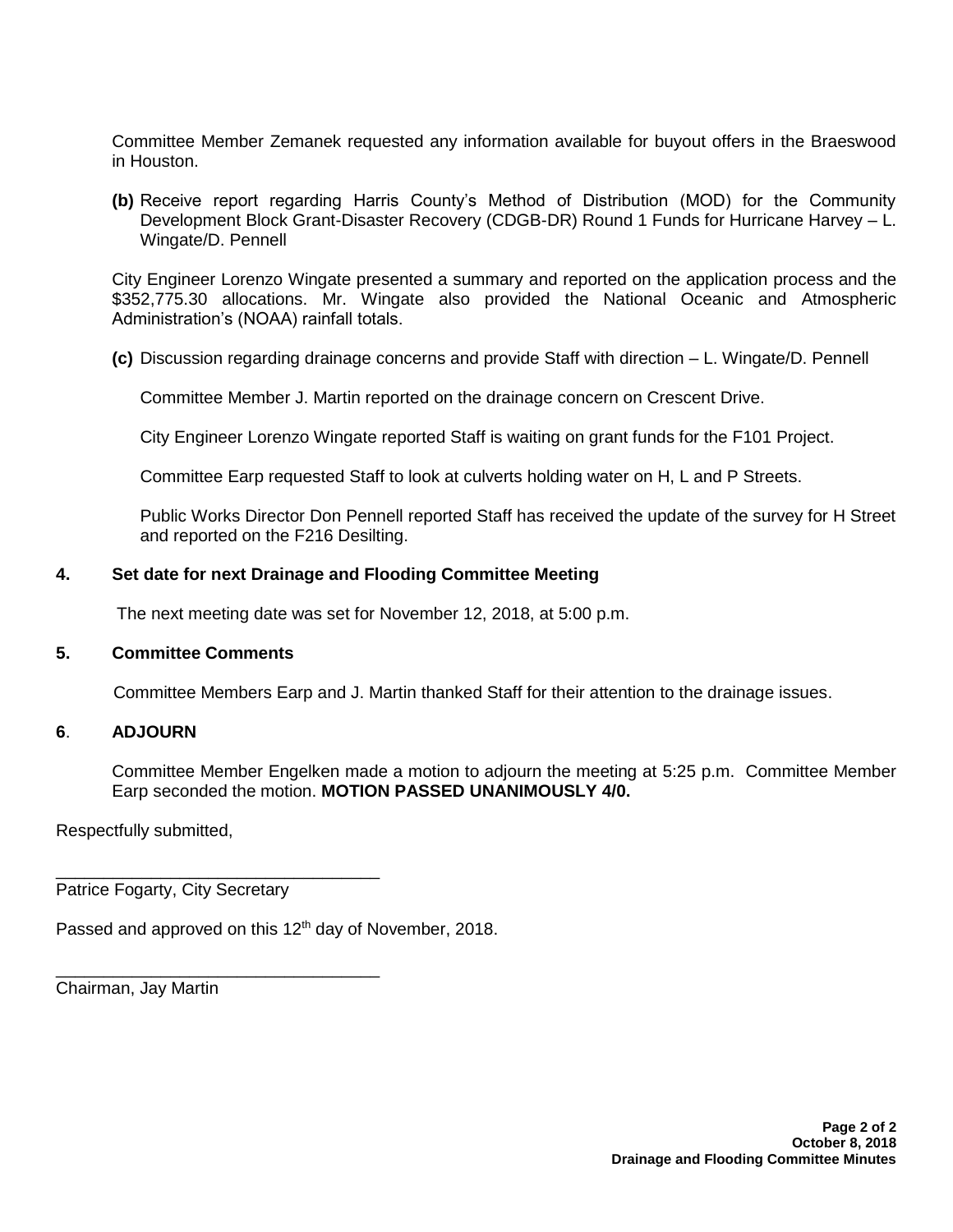| Agenda Date Requested: November 12, 2018              | Appropriation                                       |
|-------------------------------------------------------|-----------------------------------------------------|
| Requested By: Lorenzo Wingate                         | Source of Funds:                                    |
| Department: Public Works                              | Account Number:                                     |
| C Ordinance<br><b>C</b> Resolution<br><b>⊙</b> Report | Amount Budgeted:                                    |
|                                                       | Amount Requested:                                   |
| Exhibits:                                             | $\bigcirc$ Yes<br>$\mathbb{C}$ No<br>Budgeted Item: |

## **SUMMARY & RECOMMENDATION**

Receive report regarding Harris County Flood Control District current and future plans relating to flooding in the City of La Porte.

#### • **Brookglen Flooding Mitigation**

Staff met with HCFCD on October 17, 2018 and participated in a conference call with HCFCD and AECOM to discuss the approach to addressing flooding issues within the Brookglen subdivision. Staff provided HCFCD with copies of all existing reports/studies relative to the proposed project area. Copies of the reports/studies were also forwarded to AECOM.

In effort to identify the most beneficial improvement option(s), the alternatives provided within the August 2009 *"Diversion of HCFCD Unit B112-02-00 to Unit B109-03-00"* report, prepared by Klotz Associates, will be reviewed to verify feasibility and potential benefit(s) of improvements proposed within the aforementioned report. The scope of the design phase is anticipated to be defined upon completion of these preliminary evaluation efforts.

Receive report.

## **ACTION REQUIRED**

**Approved for Drainage Committee Agenda**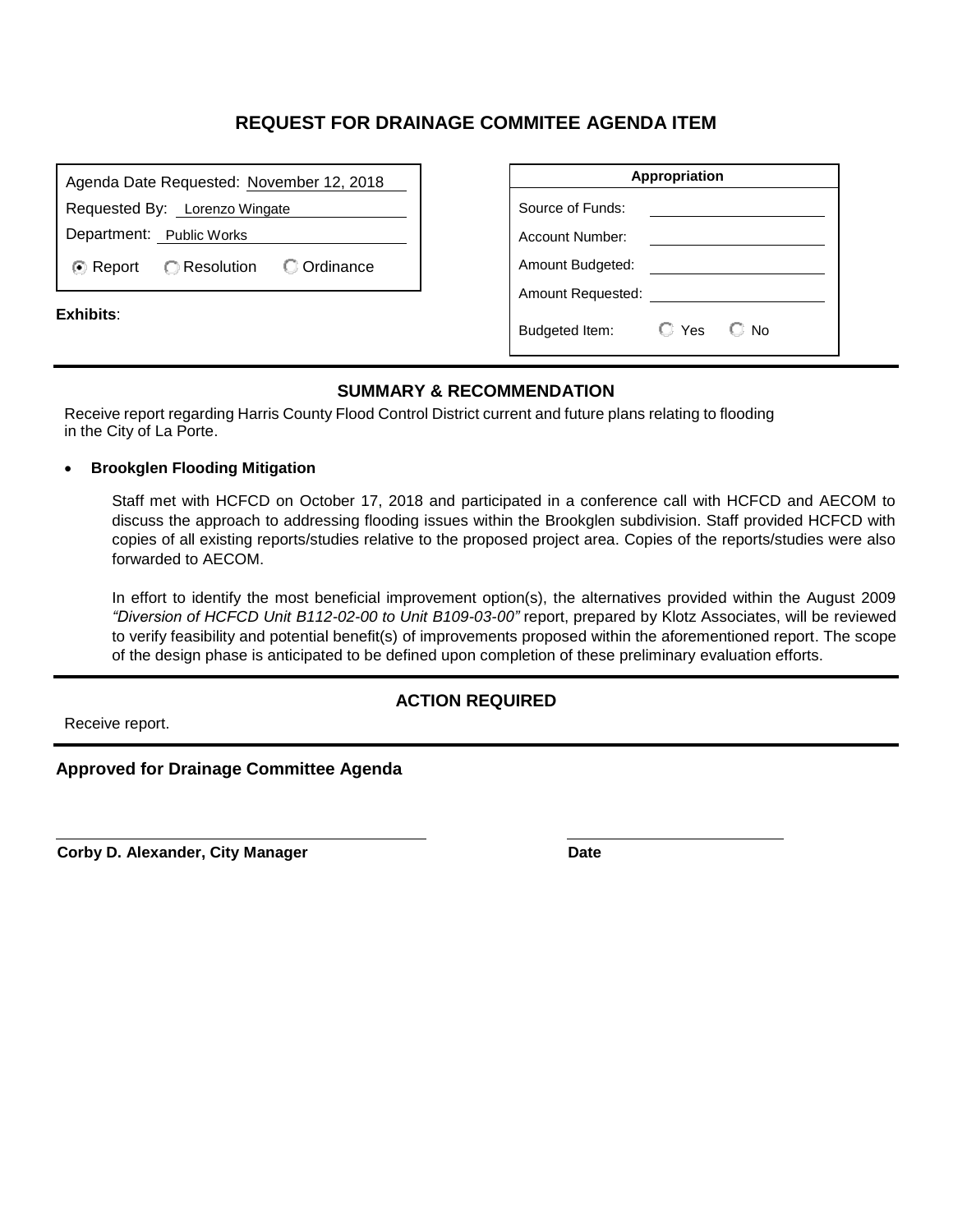| Agenda Date Requested: November 12, 2018            | Appropriation    |                          |     |      |
|-----------------------------------------------------|------------------|--------------------------|-----|------|
| Requested By: Lorenzo Wingate                       | Source of Funds: |                          |     |      |
| Department: Public Works                            |                  | Account Number:          |     |      |
| C Ordinance<br>Resolution<br><b><i>■</i></b> Report |                  | Amount Budgeted:         |     |      |
|                                                     |                  | <b>Amount Requested:</b> |     |      |
| Exhibits:                                           |                  | Budgeted Item:           | Yes | C⊟No |

## **SUMMARY & RECOMMENDATION**

#### **Hurricane Harvey Community Development Block Grant Disaster Recovery (CDBG-DR) Harris County Method of Distribution (MOD)**

The City of La Porte has been allocated \$3,472,757.00 in CDBG-DR funding for infrastructure projects damaged by or failed to function during Hurricane Harvey through the Harris County Method of Distribution. Seventy percent (70%) of funding must service Low to Moderate Income (LMI) persons/communities.

Tentative Timeline

- ✓ **August 20, 2018-** Notice of Intent to participate in MOD due.
- ✓ **September 2018**–Complete local MOD for Court approval (9/25/18) and submission to GLO
- ✓ **September-October 2018-** MOD cities conduct public meeting
- ✓ **Mid-September 2018-** Release CDBG-DR Infrastructure Application/RFP
- ✓ **Mid-October 2018** CDBG-DR Infrastructure Application Due Date *(Staff submitted application)*
- o **November 2018-** Harris County completes CDBG-DR Infrastructure projects submission packet and releases for 14-day public comment period and 2 public hearings
- o **December 4, 2018** CDBG-DR Infrastructure projects submission packet submitted to Court for approval and resolution to submit
- o **January 2019-** GLO executes CDBG-DR Infrastructure contract with Harris County

### **ACTION REQUIRED**

Discussion regarding Community Development Block Grant Disaster Recovery Harris County Hurricane Harvey Method of Distribution.

#### **Approved for Drainage Committee Agenda**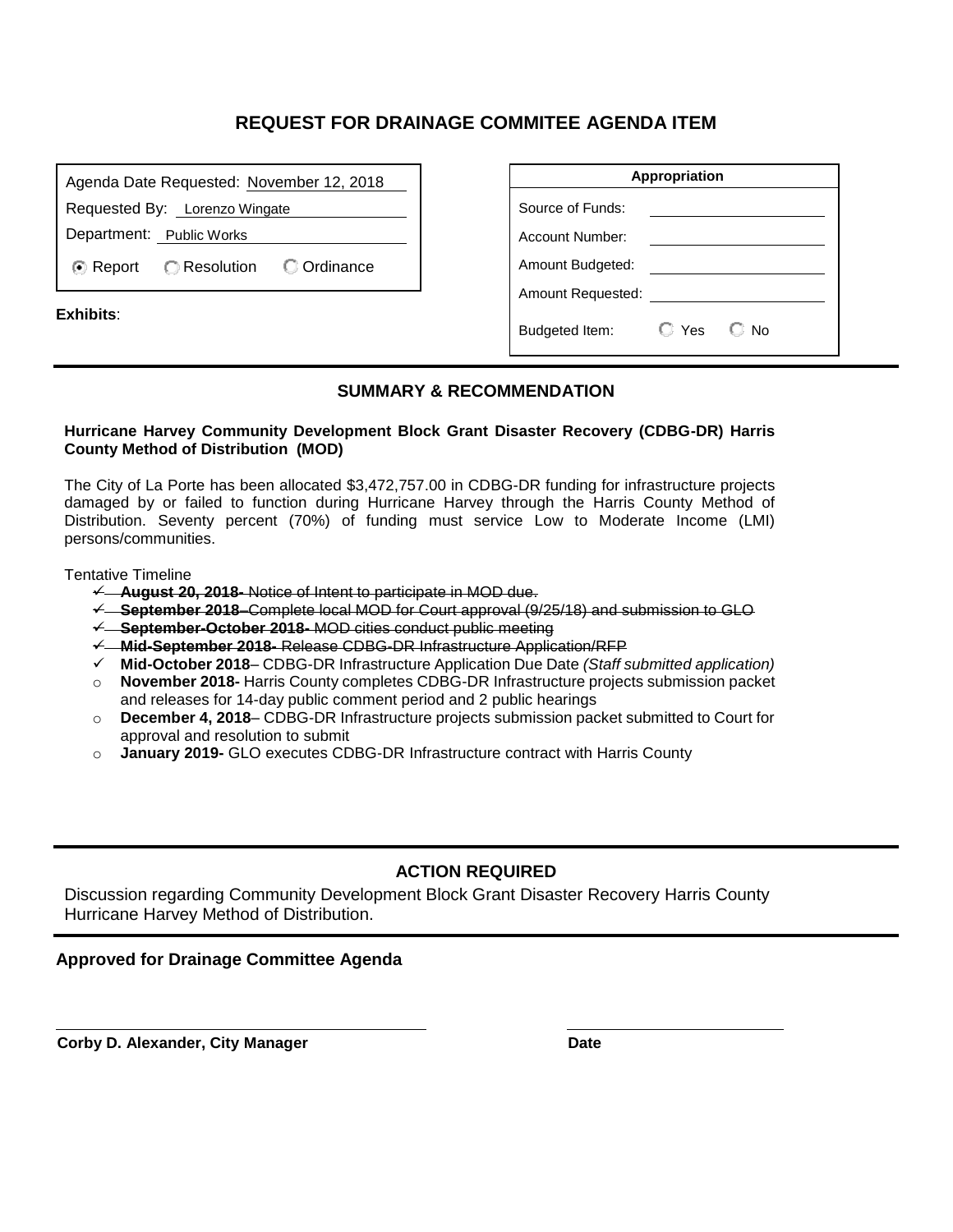| Agenda Date Requested: November 12, 2018                   | Appropriation                              |
|------------------------------------------------------------|--------------------------------------------|
| Requested By: Lorenzo Wingate                              | Source of Funds:                           |
| Department: Public Works                                   | Account Number:                            |
| <b>C</b> Ordinance<br><b>Resolution</b><br><b>⊙</b> Report | Amount Budgeted:                           |
| <b>Exhibits: Drainage Projects</b>                         | <b>Amount Requested:</b>                   |
|                                                            | $\mathbb{C}$ Yes<br>Budgeted Item:<br>© No |

## **SUMMARY & RECOMMENDATION**

Refer to attached Exhibit(s) for updates on various drainage projects throughout the City.

# **ACTION REQUIRED**

Consider the items presented and discussed and provide direction to staff.

**Approved for Drainage Committee Agenda**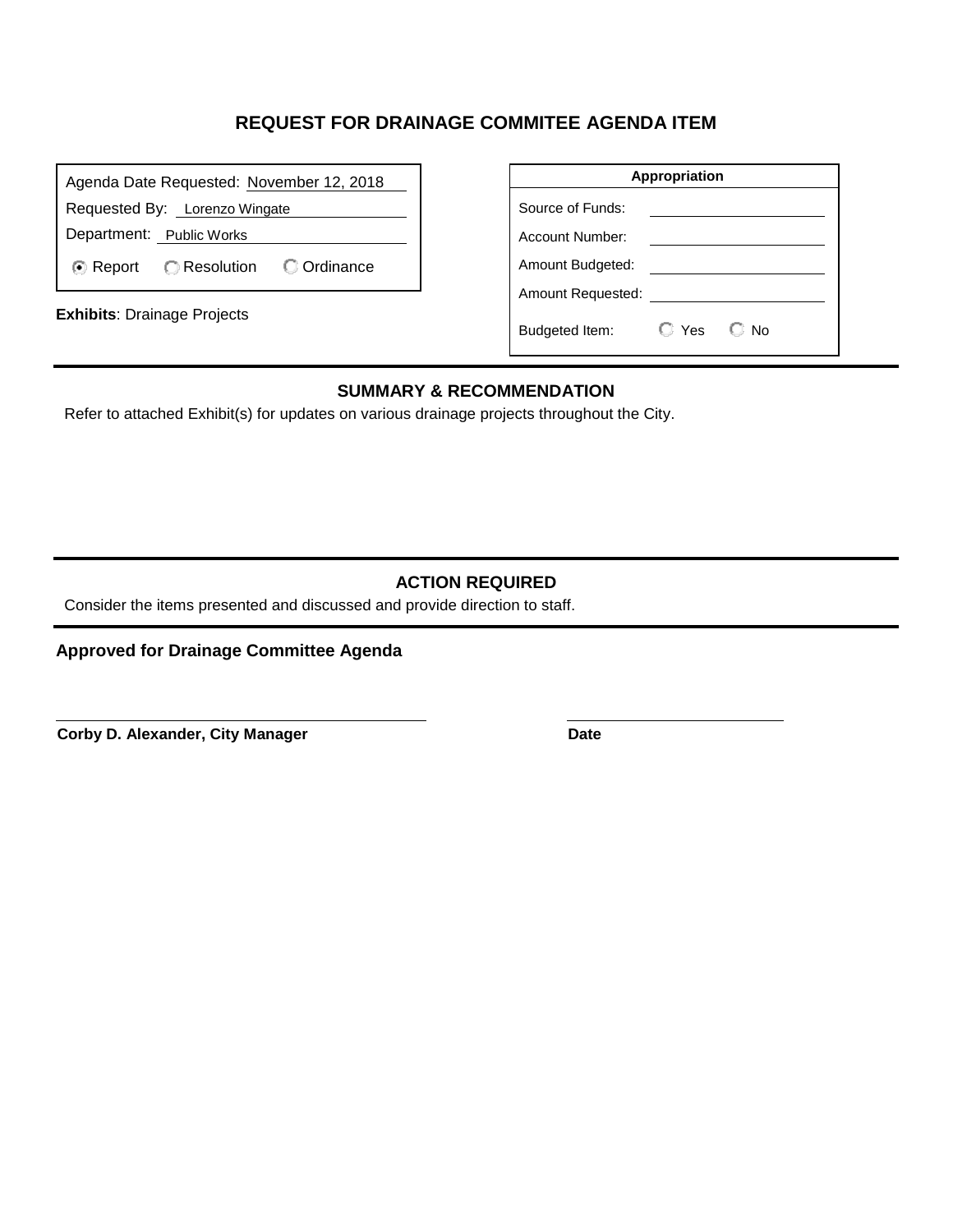| <b>DRAINAGE PROJECTS</b> |                                                          |                                                                                                                                                                                                                                                                                                                                                                                                                                                                                                                                                                                                                                                                                                                                                                                                                                                                                                                                                                                                                                                                                                                                                                                                                                                                                                                                                                                                                                                                                                                                                                                                       |                                                                                                                          |
|--------------------------|----------------------------------------------------------|-------------------------------------------------------------------------------------------------------------------------------------------------------------------------------------------------------------------------------------------------------------------------------------------------------------------------------------------------------------------------------------------------------------------------------------------------------------------------------------------------------------------------------------------------------------------------------------------------------------------------------------------------------------------------------------------------------------------------------------------------------------------------------------------------------------------------------------------------------------------------------------------------------------------------------------------------------------------------------------------------------------------------------------------------------------------------------------------------------------------------------------------------------------------------------------------------------------------------------------------------------------------------------------------------------------------------------------------------------------------------------------------------------------------------------------------------------------------------------------------------------------------------------------------------------------------------------------------------------|--------------------------------------------------------------------------------------------------------------------------|
| NO.                      | <b>PROJECT</b>                                           | <b>DESCRIPTION</b>                                                                                                                                                                                                                                                                                                                                                                                                                                                                                                                                                                                                                                                                                                                                                                                                                                                                                                                                                                                                                                                                                                                                                                                                                                                                                                                                                                                                                                                                                                                                                                                    | <b>Status</b>                                                                                                            |
| 1                        | <b>Brookglen Flooding Mitigation</b><br><b>Analysis</b>  | The 2009 City-wide Drainage Study identifies the Brookglen subdivision as an area with<br>significant drainage/flooding problems, attributed to a mixture of inadequate sewerage and Project has been funded within FY19 budget. Staff has submitted a<br>insufficient channel capacity within the B112-00-00 Channel. Compounded improvements grant application to supplment funding this project. Staff is also<br>recommended within the City-wide Drainage Study could reduce the flood risk within the coodrinating with HCFCD on plans for improvements within this<br>Brookglen area. This analysis would expand upon the recommendations provided within watershed.<br>2009 study.                                                                                                                                                                                                                                                                                                                                                                                                                                                                                                                                                                                                                                                                                                                                                                                                                                                                                                            |                                                                                                                          |
| 2                        | <b>Bayside Terrace Drainage</b><br>Improvements          | Approximately 800 linear feet of RCP pipe, ranging in size from 15" to 24", exists within the<br>Bayside Terrance Subdivision, which has not been properly maintained due to access<br>issues attributed to limited access to infrastructure, provided within a five foot utility<br>easement. Portions of Hamilton Street and Fondren Street utilize this system to convey<br>stormwater to its outfall point of Galveston Bay. The system fails to function properly,<br>causing flooding within the adjacent portion(s) of the subdivision. A proposed drainage<br>study would discuss feasibility of rerouting this flows from the 800 feet of RCP, towards<br>Bayside Dr. and utilizing the existing system within Bayside Dr. to convey the storm water<br>within the existing system.                                                                                                                                                                                                                                                                                                                                                                                                                                                                                                                                                                                                                                                                                                                                                                                                          | Project has been funded within FY19 budget. Staff is preparing a<br>grant application to supplment funding this project. |
| 3                        | Lomax/F101-03-00 Drainage<br><b>Channel Improvements</b> | Harris County Flood Control District's (HCFCD) F101-06-00 Channel system conveys<br>storm water runoff from the Lomax area and ultimately outfalls into Lower San Jacinto Bay. KSA's feasibility study provided 3 alternatives for crossing the<br>The downstream section of the channel has been improved to ultimate capacity. An pipeline corridor. Prior to design, recalculation of the hydrology for<br>existing pipeline corridor, containing several pipelines located at depths ranging from the corridor is recommended. Project has been funded within FY19<br>approximately 2' to 18', cross the channel, limiting the depth of potential channel budget. Staff is preparing a grant application to supplment funding<br>improvements. Moderate/heavy rain events, compounded with backwater conditions from this project.<br>this section of the channel, contributes to wide-spread flooding within the Lomax Area.                                                                                                                                                                                                                                                                                                                                                                                                                                                                                                                                                                                                                                                                     |                                                                                                                          |
| 4                        | Little Cedar Bayou F216 Phase III<br>Improvements        | Phase I and Phase II Improvements to Little Cedar Bayou, from Hwy 146 to Madison, have<br>either been completed or are currently awarded for construction. Phase I and Phase II<br>improvements include, but are not limited to, excavating and disposing off- site soil as<br>required for the new channel alignment, clearing and grubbing, demolition of existing<br>structures, erosion control, and site restoration for approximately 5,533 LF of channel.<br>Approximately 4,680 LF of channel remains unimproved upstream, with those<br>improvements slated to be included within this project, to be considered Phase III. Survey<br>data has been collected on this most upstream section. Routine maintenance of clearing<br>overgrowth, trees, and obstructions; minor erosion control and slope stabilization; and<br>desilting is planned to maintain existing conveyance capacity. Those maintenance<br>operations are projected to begin late 4th quarter 2018 or early 1st quarter 2019 (calendar<br>year).<br>The following Phase III mitigation action is proposed, as recommended within the<br>Hydraulic Analysis for Little Cedar Bayou Watershed HCFCD Unit F216-00-00: lowering<br>the flow line of the Bayou 1 - 2 feet, from W. Madison to Sens Rd. Current channel side<br>slopes would be modified to achieve 3:1 side slopes from W Madison St. to Sens Rd. An<br>estimated 200,000 cubic yards are to be excavated from the channel. Over excavation is<br>provided to yield sufficient storage volume in the pond after siltation and build-up in the<br>pond bottom. | Project has been funded within FY19 budget. Staff is preparing a<br>grant application to supplment funding this project. |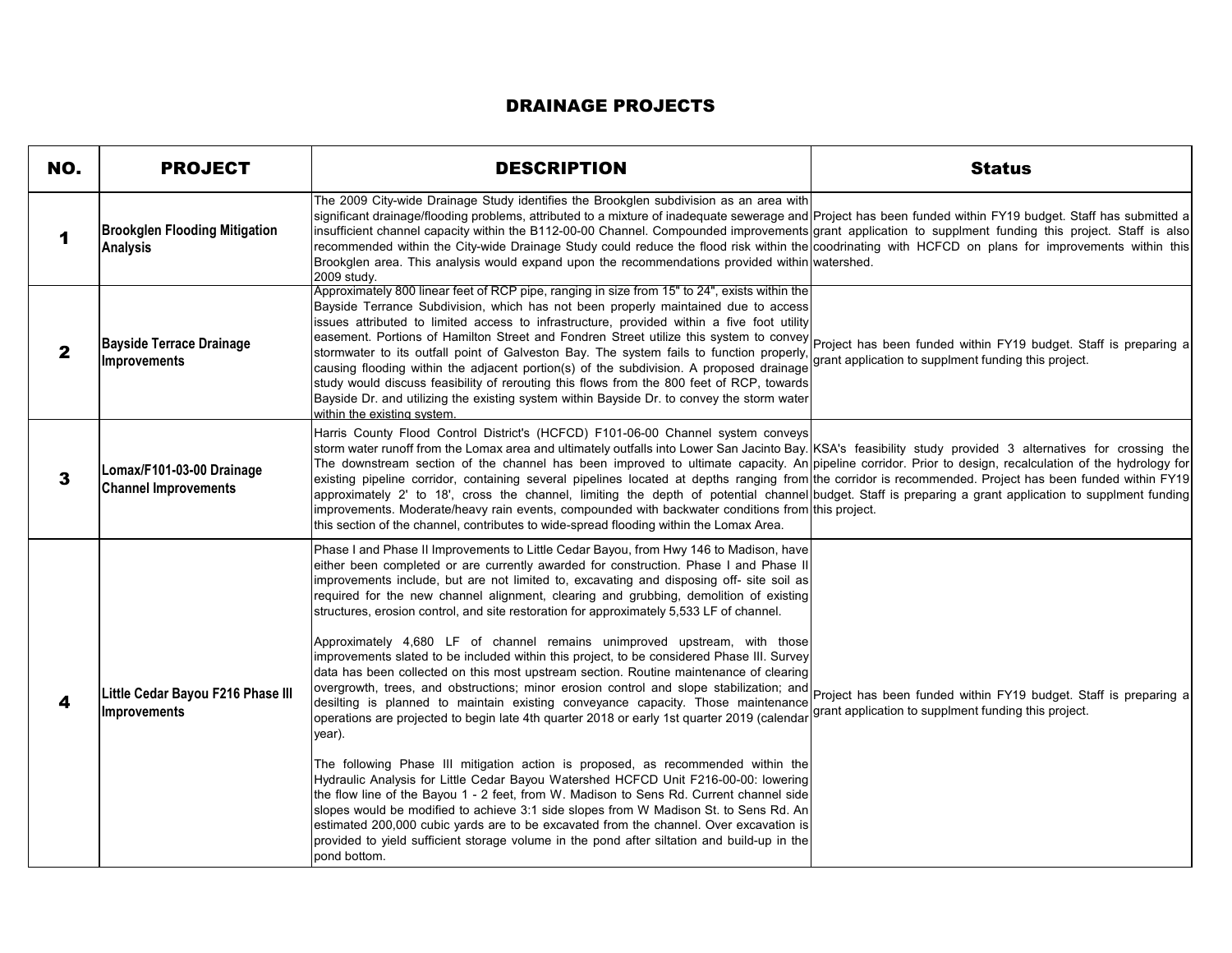| NO.            | <b>PROJECT</b>                                            | <b>DESCRIPTION</b>                                                                                                                                                                                                                                                                                                                                                                                                                                                                                                                                                                                                                                                                                                                                                                                                                                                                                                                                                                                                                                                                                                                                       | <b>Status</b>                                                                                                                                                                            |
|----------------|-----------------------------------------------------------|----------------------------------------------------------------------------------------------------------------------------------------------------------------------------------------------------------------------------------------------------------------------------------------------------------------------------------------------------------------------------------------------------------------------------------------------------------------------------------------------------------------------------------------------------------------------------------------------------------------------------------------------------------------------------------------------------------------------------------------------------------------------------------------------------------------------------------------------------------------------------------------------------------------------------------------------------------------------------------------------------------------------------------------------------------------------------------------------------------------------------------------------------------|------------------------------------------------------------------------------------------------------------------------------------------------------------------------------------------|
| 5              | 6th Street Madison to Main Paving<br>and Drainage         | The segment of 6th St from W. Madison St to W. Main St is considered part of Old La<br>Porte, which was generally noted in the City-Wide Drainage Study as not having sufficient CDBG allocations are intended to be utilized to supplment this<br>storm sewer capacity due to undersized storm sewer, undersized storm inlets, or not project's funding. Application for 2015 allocation is currently pending<br>enough storm inlets. RPS-Klotz provided an analysis of the existing storm sewer system GLO review. Application for Harvey allocation is pending Harris<br>and identified problem areas within the project limits. Additional analysis is required to County review.<br>determine most efficient improvement alternative.                                                                                                                                                                                                                                                                                                                                                                                                               |                                                                                                                                                                                          |
| 6              | 8th & D Storm Water Conveyance<br>Improvements            | The area generally bounded by 8th Street to the west, Main Street to the north, 5th Street<br>to the east, and D Street to the south experiences flooding during heavy rain events due to Staff is preparing a grant application to supplment funding this<br>undersized culverts within the area. Increasing culvert sizes within the area will provide project.<br>additional conveyance capacity within the existing open ditch system.                                                                                                                                                                                                                                                                                                                                                                                                                                                                                                                                                                                                                                                                                                               |                                                                                                                                                                                          |
| $\overline{7}$ | <b>Bob's Gully</b>                                        | Obtained drainage easement along East B Street ROW in Morgans Point from Boys and<br>Girls Harbor. Coordinate with Harris County Flood Control & the Army Corp of Engineers Project has been funded within the FY19 budget.<br>to determine maintenance responsibilities.                                                                                                                                                                                                                                                                                                                                                                                                                                                                                                                                                                                                                                                                                                                                                                                                                                                                                |                                                                                                                                                                                          |
| 8              | Little Cedar Bayou F216 Phase II<br>Improvements          | Improvements to Little Cedar Bayou, from Madison Street to 450 feet south of Spencer<br>Highway. Work of the Contract includes, but is not limited to, excavating and disposing off-<br>site approximately 25,984 CY of soil as required for the new channel alignment. Clearing<br>site approximately 25,984 CY of soil as required for the new channel alignment. Clearing Contractor has completed all preliminary sit<br>and grubbing, demolition of existing structures, erosion control, and site restoration for<br>approximately 7 acres and planting approximately 400 3-gallon trees. Construction<br>contract awarded to Paskey.                                                                                                                                                                                                                                                                                                                                                                                                                                                                                                              |                                                                                                                                                                                          |
| 9              | Pine Bluff/ Bayshore                                      | Pine Bluff Subdivision Improvements project includes the reconstruction of streets and<br>storm facilities along Bay Shore Drive, Pine Bluff Street and the lettered streets (A thru F)<br>within the Pine Bluff Subdivision. Construction contract awarded to Angel Bros.                                                                                                                                                                                                                                                                                                                                                                                                                                                                                                                                                                                                                                                                                                                                                                                                                                                                               | Currently replacing waterline. Storm sewer improvements have not<br>begun.                                                                                                               |
| 10             | North P Street Culvert Improvement                        | Using the January 2009 City Wide Drainage Study prepared by Klotz Associates, Inc.,<br>Klotz Associates, Inc. provided a report in 2011 analyzing flooding in the Battleground<br>Estates which indicated that flows within segments of the F101 Channel, north of N 'P'<br>Street, rise to a level creating capacity limitations which produce frequent out of banks North P Culvert Extension project is 85% complete. Outstanding<br>occurrences. The unimproved upstream channel flows into two forty-two inch (42") litems include pouring concrete collar to tie in existing CMP with new<br>corrugated metal pipes (CMP), which feed into the improved two 8' x 10' reinforced CMP, removal of excavated material from site, and desilting new<br>concrete boxes downstream. LJA Engineering, Inc. provided Engineering Design Services boxes. Substantial completion was expected September 25, 2018.<br>for the recommended improvements of removing the two upstream forty-two inch (42")<br>corrugated metal pipes and extending the dual 8' x 10' reinforced concrete boxes across N<br>'P' Street. Construction contract awarded to Paskey. |                                                                                                                                                                                          |
| 11             | <b>Crescent View Subdivision</b><br>Drainage Improvements | Staff is in the process of developing options and determining feasibility of drainage<br>improvements within the Crescent View subdivision. At this stage of preliminary planning,<br>staff is considering utilizing the approximate fifteen foot (15') wide strip of land between<br>lots 3 & 4, 2715 Crescent & 2803 Crescent, respectively, for the construction/installation of<br>the following improvement options within the fifteen foot (15') wide strip: 1)<br>construction/installation of and underground storm sewer collection system, discharging<br>into the bay; 2) construction of a depressed earthen swale, discharging into the bay; 3)<br>construction/installation of a depressed concrete-line swale, discharging into the bay.<br>None of the improvements are intended to inhibit access to the bay via the fifteen foot<br>(15') wide strip.                                                                                                                                                                                                                                                                                  | Staff will be delivering notices to the residents with the subdivision,<br>to assess the property owners' willingness to utilize an area of the<br>subdivision for drainge improvements. |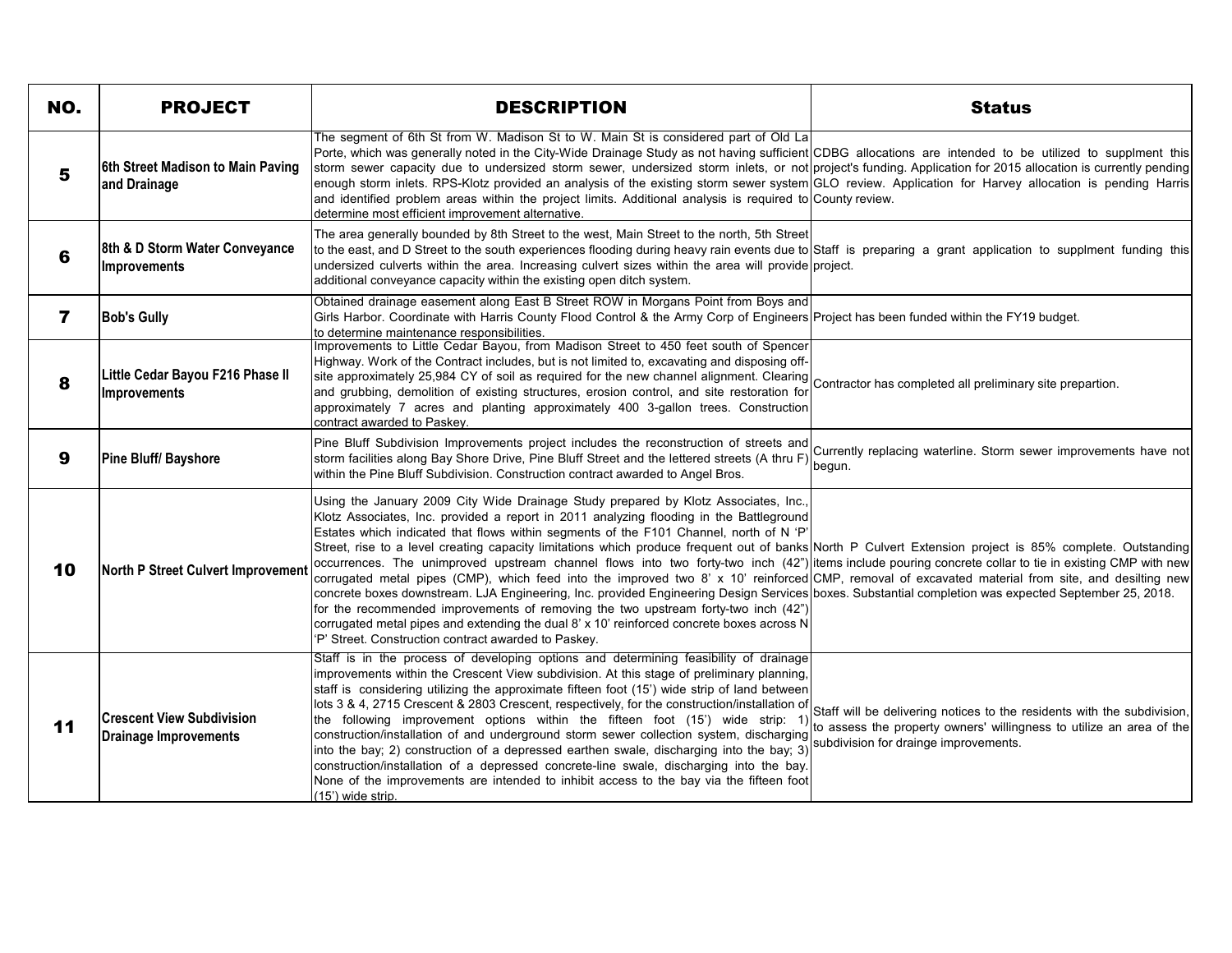| NO. | <b>PROJECT</b>                                          | <b>DESCRIPTION</b>                                                                                                                                                                                                                                                                                                                                                                                                                                                                                                                                                                                                                                                                                                                                                                              | <b>Status</b> |
|-----|---------------------------------------------------------|-------------------------------------------------------------------------------------------------------------------------------------------------------------------------------------------------------------------------------------------------------------------------------------------------------------------------------------------------------------------------------------------------------------------------------------------------------------------------------------------------------------------------------------------------------------------------------------------------------------------------------------------------------------------------------------------------------------------------------------------------------------------------------------------------|---------------|
| 12  | <b>Coupland Drive</b>                                   | The proposed storm sewer improvements include re-sloping Coupland Drive to drain<br>towards inlets located throughout the subdivision. The inlets will drain into proposed storm<br>sewer ranging in size from 24" to 30" RCP. This storm sewer will then flow underneath the<br>existing roadside ditch along L Street to a combined outfall with the existing roadside ditch<br>to Big Island Slough. The proposed storm sewer underneath the existing ditch on L Street HDR preparing 30% design.<br>will be 42" RCP and the combined outfall will need to be a 60" RCP. These improvements<br>will result in no net fill within the Big Island Slough 100-year floodplain. The proposed<br>storm sewer was sized for the 5 year storm event, per the City of La Porte drainage<br>criteria. |               |
| 13  | <b>Airport Off-site Drainage</b><br><b>Improvements</b> | Evaluation of the performance of airport drainage system at the west and north boundaries<br>of the airport to address concerns that the airport drainage system may be overwhelmed,<br>of the airport to address concerns that the airport drainage system may be overwhelmed, Drainage report completed. Preliminary design<br>in extreme events, leading to stormwater flowing into neighborhoods adjacent to the<br>airport.                                                                                                                                                                                                                                                                                                                                                                |               |
| 14  | <b>Airport On-site Drainage</b><br><b>Improvements</b>  | On-site and offsite study determined there is no impact from airport drainage run off to the<br>area north(Lomax) of the airport. The study determined there is impact to the Glen<br>area north(Lomax) of the airport. The study determined there is impact to the Glen<br>the Glen prainage report completed. Preliminary design s<br>Meadows Subdivision. Onsite detention and increased capacity will be designed to<br>mitigate the impact on Glen Meadows.                                                                                                                                                                                                                                                                                                                                |               |